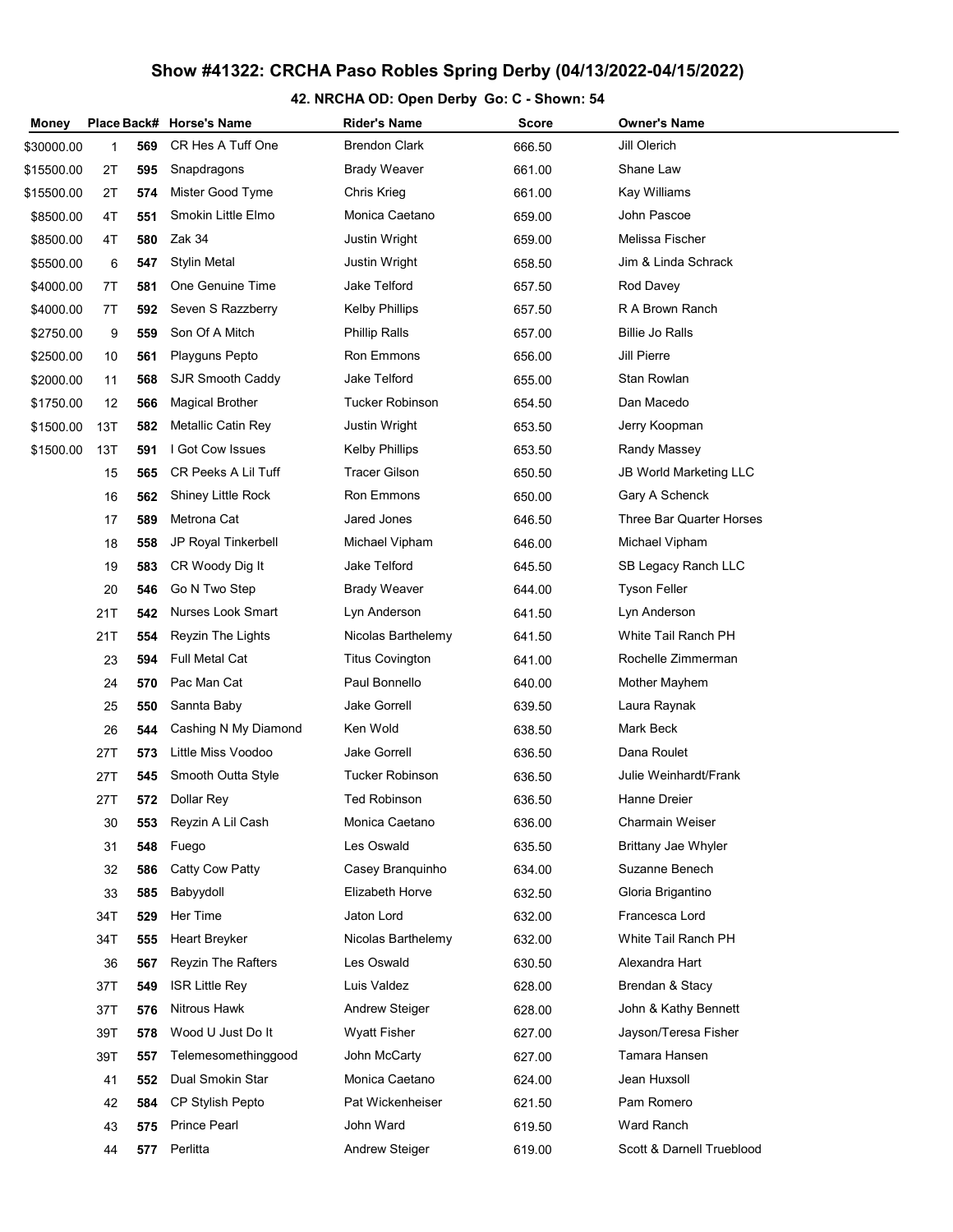## Show #41322: CRCHA Paso Robles Spring Derby (04/13/2022-04/15/2022)

| 45  | 543 | Not Justa Nutter Cat     | Ken Wold              | 616.00 | Barbara Giljum         |
|-----|-----|--------------------------|-----------------------|--------|------------------------|
| 46T | 541 | Metallic June Bug        | Tina Robinson         | 609.50 | Kelly Dixon            |
| 46T | 571 | Nics Foxy Girl           | Paul Bonnello         | 609.50 | <b>Justin McMorrow</b> |
| 48  | 560 | <b>Quit Your Mitchin</b> | <b>Phillip Ralls</b>  | 442.50 | Lindsey James          |
| 49  | 556 | Metallic Hustler         | <b>Justin Wright</b>  | 439.00 | Paula Wittler          |
| 50  | 590 | <b>Redneck Royalty</b>   | Randy Paul            | 430.50 | Janet Handtmann        |
| 51  | 587 | Republicat               | <b>Nick Dowers</b>    | 426.00 | Triple D Ranches       |
| 52  | 563 | O Starlight              | <b>Ron Emmons</b>     | 417.00 | <b>Matt Fischer</b>    |
| 53  | 596 | Catmas Lights            | Roger Bias            | 416.00 | Anna Rippy             |
| 54  | 579 | Quejanaisalito           | <b>Wyatt Fisher</b>   | 407.00 | Andrea Drake           |
| 55  | 540 | Gettin Arround           | Sunni McCormick       | 208.00 | Suzette Overgaag       |
| 56  | 564 | Reachin For The Boon     | <b>Travis Mankins</b> | 186.00 | Cynthia OConnell       |

#### 43. NRCHA IODERB: Intermediate Open Derby Go: C - Shown: 35

| Money     |              |     | Place Back# Horse's Name   | <b>Rider's Name</b>    | <b>Score</b> | <b>Owner's Name</b>           |
|-----------|--------------|-----|----------------------------|------------------------|--------------|-------------------------------|
| \$7000.00 | $\mathbf{1}$ | 569 | CR Hes A Tuff One          | <b>Brendon Clark</b>   | 666.50       | Jill Olerich                  |
| \$4550.00 | 2            | 574 | Mister Good Tyme           | Chris Krieg            | 661.00       | Kay Williams                  |
| \$3550.00 | 3            | 551 | Smokin Little Elmo         | Monica Caetano         | 659.00       | John Pascoe                   |
| \$2550.00 | 4            | 561 | Playguns Pepto             | Ron Emmons             | 656.00       | <b>Jill Pierre</b>            |
| \$2250.00 | 5            | 566 | <b>Magical Brother</b>     | <b>Tucker Robinson</b> | 654.50       | Dan Macedo                    |
| \$2200.00 | 6            | 565 | <b>CR Peeks A Lil Tuff</b> | <b>Tracer Gilson</b>   | 650.50       | <b>JB World Marketing LLC</b> |
| \$2000.00 | 7            | 562 | <b>Shiney Little Rock</b>  | Ron Emmons             | 650.00       | Gary A Schenck                |
| \$1750.00 | 8            | 558 | JP Royal Tinkerbell        | Michael Vipham         | 646.00       | Michael Vipham                |
| \$1500.00 | 9T           | 542 | Nurses Look Smart          | Lyn Anderson           | 641.50       | Lyn Anderson                  |
| \$1500.00 | 9T           | 554 | Reyzin The Lights          | Nicolas Barthelemy     | 641.50       | White Tail Ranch PH           |
|           | 11           | 594 | <b>Full Metal Cat</b>      | <b>Titus Covington</b> | 641.00       | Rochelle Zimmerman            |
|           | 12           | 570 | Pac Man Cat                | Paul Bonnello          | 640.00       | Mother Mayhem                 |
|           | 13           | 544 | Cashing N My Diamond       | Ken Wold               | 638.50       | Mark Beck                     |
|           | 14T          | 545 | Smooth Outta Style         | <b>Tucker Robinson</b> | 636.50       | Julie Weinhardt/Frank         |
|           | 14T          | 572 | Dollar Rey                 | <b>Ted Robinson</b>    | 636.50       | <b>Hanne Dreier</b>           |
|           | 16           | 553 | Reyzin A Lil Cash          | Monica Caetano         | 636.00       | <b>Charmain Weiser</b>        |
|           | 17           | 548 | Fuego                      | Les Oswald             | 635.50       | <b>Brittany Jae Whyler</b>    |
|           | 18           | 586 | Catty Cow Patty            | Casey Branquinho       | 634.00       | Suzanne Benech                |
|           | 19           | 585 | Babyydoll                  | <b>Elizabeth Horve</b> | 632.50       | Gloria Brigantino             |
|           | 20T          | 529 | Her Time                   | Jaton Lord             | 632.00       | Francesca Lord                |
|           | 20T          | 555 | Heart Breyker              | Nicolas Barthelemy     | 632.00       | White Tail Ranch PH           |
|           | 22           | 567 | <b>Reyzin The Rafters</b>  | Les Oswald             | 630.50       | Alexandra Hart                |
|           | 23           | 576 | <b>Nitrous Hawk</b>        | <b>Andrew Steiger</b>  | 628.00       | John & Kathy Bennett          |
|           | 24T          | 578 | Wood U Just Do It          | <b>Wyatt Fisher</b>    | 627.00       | Jayson/Teresa Fisher          |
|           | 24T          | 557 | Telemesomethinggood        | John McCarty           | 627.00       | Tamara Hansen                 |
|           | 26           | 552 | Dual Smokin Star           | Monica Caetano         | 624.00       | Jean Huxsoll                  |
|           | 27           | 575 | <b>Prince Pearl</b>        | John Ward              | 619.50       | <b>Ward Ranch</b>             |
|           | 28           | 577 | Perlitta                   | <b>Andrew Steiger</b>  | 619.00       | Scott & Darnell Trueblood     |
|           | 29           | 543 | Not Justa Nutter Cat       | Ken Wold               | 616.00       | Barbara Giljum                |
|           | 30T          | 541 | Metallic June Bug          | Tina Robinson          | 609.50       | Kelly Dixon                   |
|           | 30T          | 571 | Nics Foxy Girl             | Paul Bonnello          | 609.50       | <b>Justin McMorrow</b>        |
|           | 32           | 596 | Catmas Lights              | Roger Bias             | 416.00       | Anna Rippy                    |
|           |              |     |                            |                        |              |                               |